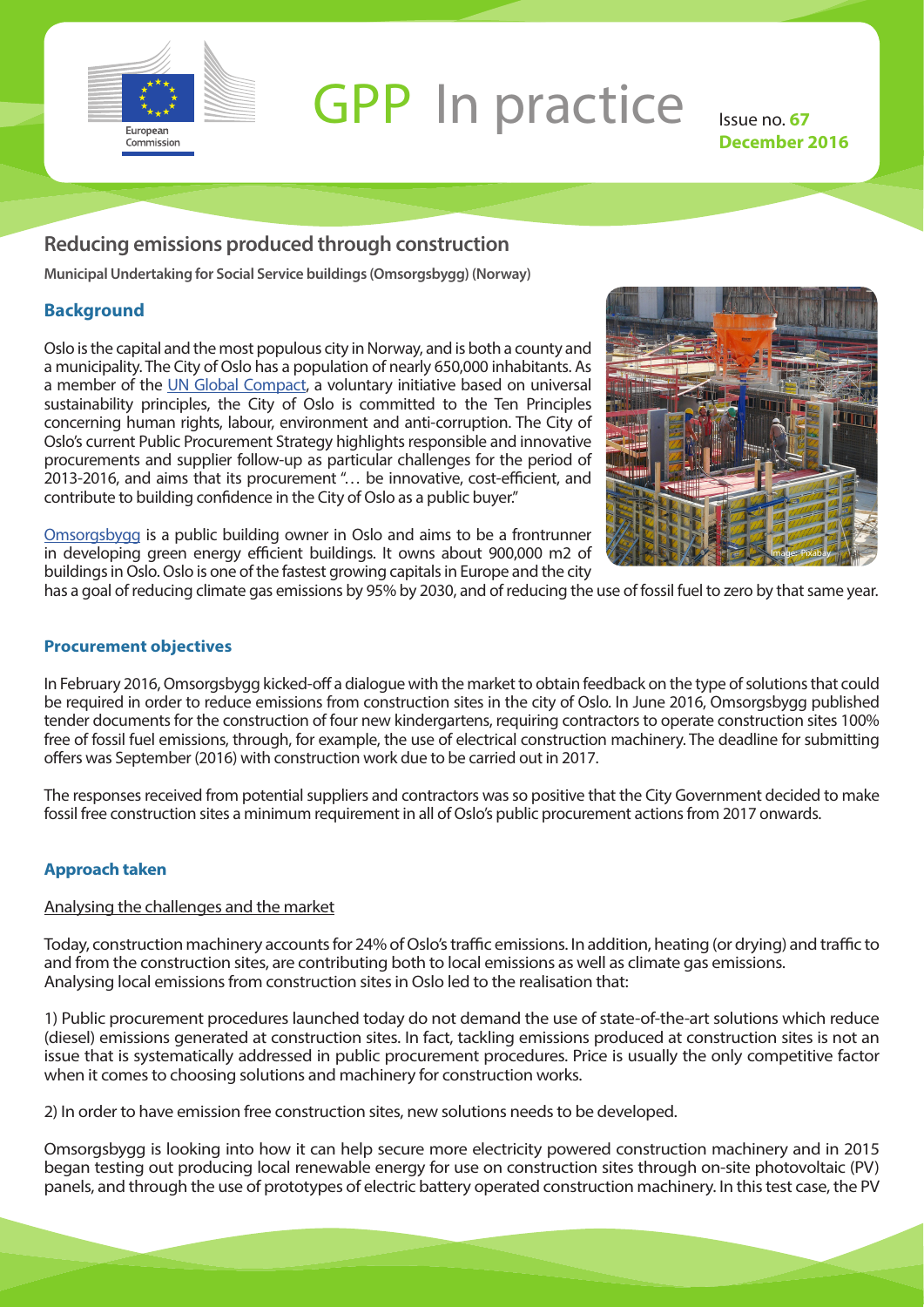panels were used to power the building under construction. However, in the not too distant future, Omsorgsbygg will aim to set the PV panels up on-site early on so that they can be used during the building construction phase also, thus as a source for powering machinery.

#### Teaming up with an NGO

In order to gain a better understanding of the challenges and the possible solutions available, Omsorgsbygg signed a cooperation agreement with the [Bellona Foundation.](http://bellona.org/about-bellona) Bellona is an independent non-profit organisation that aims to meet and fight the challenges of climate change, through identifying and implementing sustainable environmental solutions.

Upon further analysis of construction sites, in general, Omsorgsbygg decided to focus on three elements - the main causes of emissions from construction sites: 1) emissions from heating and drying construction sites, 2) emissions from construction machinery, and 3) emissions from transport to and from the sites.

#### Dialogue with market participants

In March 2016, Omsorgsbygg and Bellona organised a dialogue conference inviting market participants. See the [Prior](http://ted.europa.eu/udl?uri=TED:NOTICE:51005-2016:TEXT:EN:HTML&src=0) [Information Notice \(PIN\) published in Tenders Electronic Daily in February](http://ted.europa.eu/udl?uri=TED:NOTICE:51005-2016:TEXT:EN:HTML&src=0)  [2016](http://ted.europa.eu/udl?uri=TED:NOTICE:51005-2016:TEXT:EN:HTML&src=0) for more information.

The event was organised in cooperation with the (Norwegian) [National](http://www.leverandorutvikling.no/programmet/)  [Programme for Supplier Development.](http://www.leverandorutvikling.no/programmet/) The Programme is a driver and facilitator for strengthening the ability of the national and local governments in Norway to implement innovative public procurement. The main goal of Omsorgsbygg's conference was to obtain feedback on the kind of solutions the market could deliver today to prevent future emissions, and to find out more about the solutions that could be developed in the near future in order to eliminate emissions from construction sites altogether.

**"One point that was made clear at the event by the companies present was that there are solutions available on the market today that can reduce emissions. Some have a higher price than traditional/ conventional solutions, but some do not. They are, however, not widely used because more conventional solutions tend to dominate the market, unless requirements for alternative solutions are made (such** 

One point that was made clear at the event by the companies present was that there are solutions available on the market today that can reduce

emissions. Some have a higher price than traditional/conventional solutions, but some do not. They are, however, not widely used because more conventional solutions tend to dominate the market, unless requirements for alternative solutions are made (such as by accommodating these through technical specifications in public calls for tender). Other solutions, like fully electrical construction machinery, are not readily available and require further development. If there is an increase in the demand for these, however, they can be developed.

#### Procurement phase

Omsorgsbygg used the results from the dialogue conference in four procurement actions, each involving the construction of a new kindergarten. A summary of the green criteria included into the Call for Tenders ('open' procedure) for the project (demolition and construction phases) are as follows:

**Subject matter**: Amongst other things, the subject matter included the following: Omsorgsbygg has high environmental ambitions for its projects. The new kindergartens shall be [BREEAM](http://www.breeam.com/) certified and shall fulfil the Plus House requirements. Selection criteria (technical):

i) Requirement: The tenderer shall have a well-functioning quality assurance system that is relevant for the execution of this assignment.

Verification: Certificate from for example [ISO 9001](http://www.iso.org/iso/catalogue_detail?csnumber=62085). Instead of certificates, other equivalent documentation on quality assurance measures may be accepted. Information regarding the name of the system and a detailed table of contents, as well as an explanation of how the system is used in practice must be provided.

ii) Requirement: The tenderer shall have good experience from equivalent assignments. Equivalent assignments means: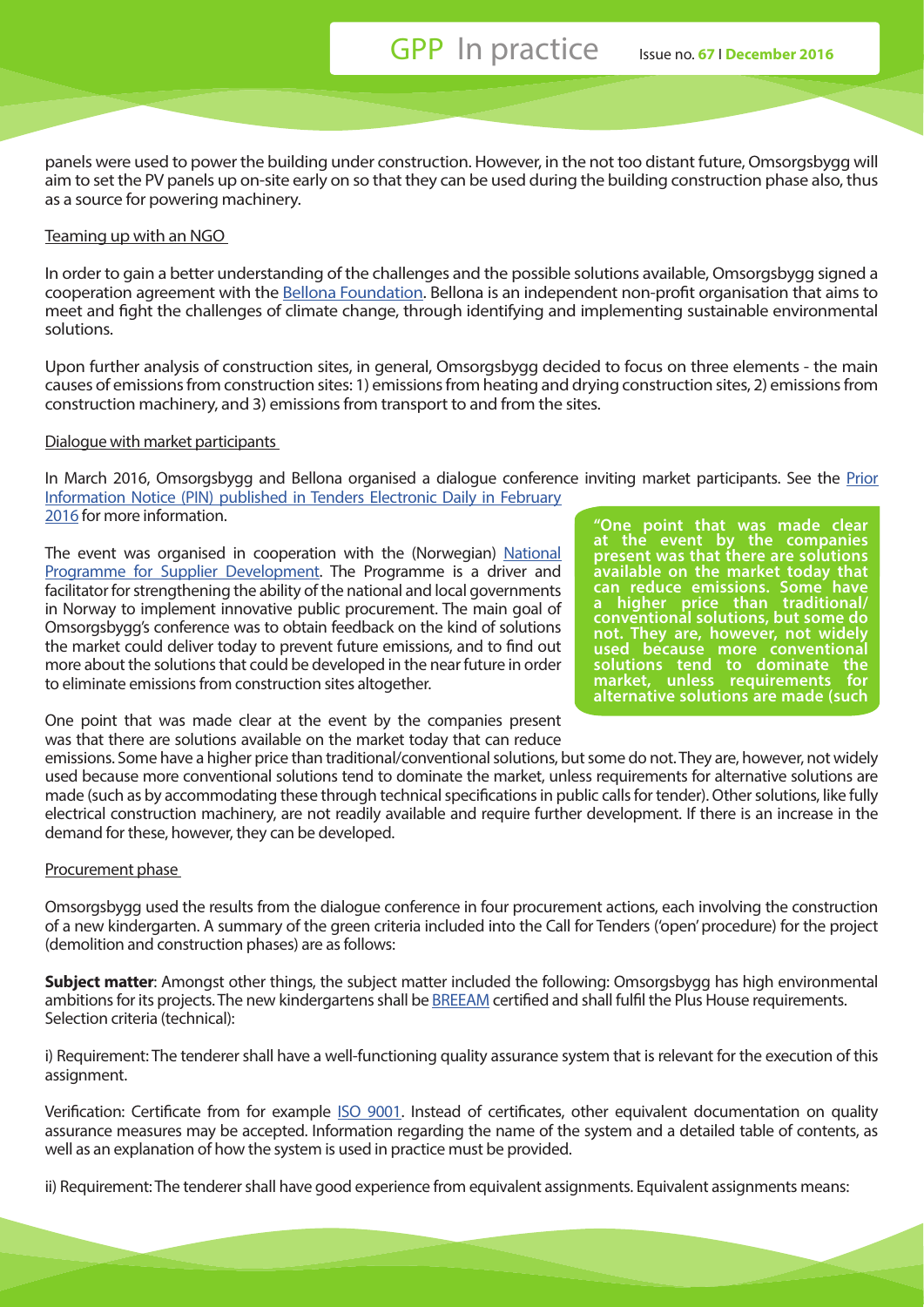— Construction projects as the turnkey contractor with contract work of minimum 50,000,000 NOK (approximately 5.5 million euro).

- Construction projects for kindergartens, or equivalent.
- Construction and/or erection of buildings that meet the Passive House or Plus House requirements.
- BREEAM certification of buildings.
- Experience with partnering contracts.

Verification: An overview of the most important deliveries in the last five years, stating the value, type of contract, as well as time and place the work was performed, and an indication about whether the works were professionally and properly completed. Experience with BREEAM certification and/or with Passive/Plus House could be documented in another way, if deemed necessary.

#### **Technical specifications**:

Omsorgsbygg wanted to see which of the options for reducing emissions of CO<sub>2</sub> at construction sites were generally available. Tenderers were requested to provide options where all diesel driven machinery and equipment (e.g. mini-excavators/drills and excavators) connected to the construction site operated using renewable electricity, if this was available. Everything from compressors, building dehumidifiers/heaters to lorries could be included in the offer.

**Award criteria**: The award criteria was weighed on the following basis: Price (40% weighting), and quality offered according to the specified requirements (60% weighting).

#### Results of the procurement

Several bids were received for each of the four procurement actions, and all four contracts were awarded in November (2016). The experience from the process undertaken suggests that the contractors did not find any barriers in terms of delivering fossil free construction sites. Omsorgsbygg also did not receive any questions during the procurement phase.

The share of machinery running on electricity for the construction of the four kindergartens will be known once the construction phases begin in February 2017. From then on, the monitoring phase will begin to properly assess the effectiveness of the procurement in terms of reducing emissions. It is expected, however, that some of the machines will be running on electricity. As part of the monitoring phase, Omsorgsbygg have contracted a company to assess the air quality at and around the construction sites (for people living and working closely to them).

Due to the positive experience with using public procurement strategically to reduce emissions from construction sites, Oslo's City Council has decided to include fossil free construction sites as minimum criteria in all of its public procurement procedures from 2017.

In October 2016, [Omsorgsbygg was awarded with the Innovation in Public Procurement award](https://www.difi.no/artikkel/2016/11/vinnerne-av-anskaffelsesprisene-2016) by Norway's Agency for Public Management and e-Government [\(DIFI](https://www.difi.no/om-difi/about-difi)) for this particular work and the swift implementation of measures. In addition, the project was voted second best in the [category Best Local Climate Action 2016 at the Zero conference](http://www.dagsavisen.no/innenriks/oslo-far-solv-i-gronn-konkurranse-1.809119).

#### Next steps

Omsorgsbygg aims to cut all future diesel emissions from its construction sites. Banning fossil fuels from Oslo's construction sites will make a sizeable contribution in the reduction of greenhouse gases and local emissions from construction actions.

At the end of 2016, Omsorgsbygg launched a new public procurement procedure for the demolition and reestablishment of a 14,000 m2 nursing home. This will be a pilot project where Omsorgsbygg will invite potential partners, as part